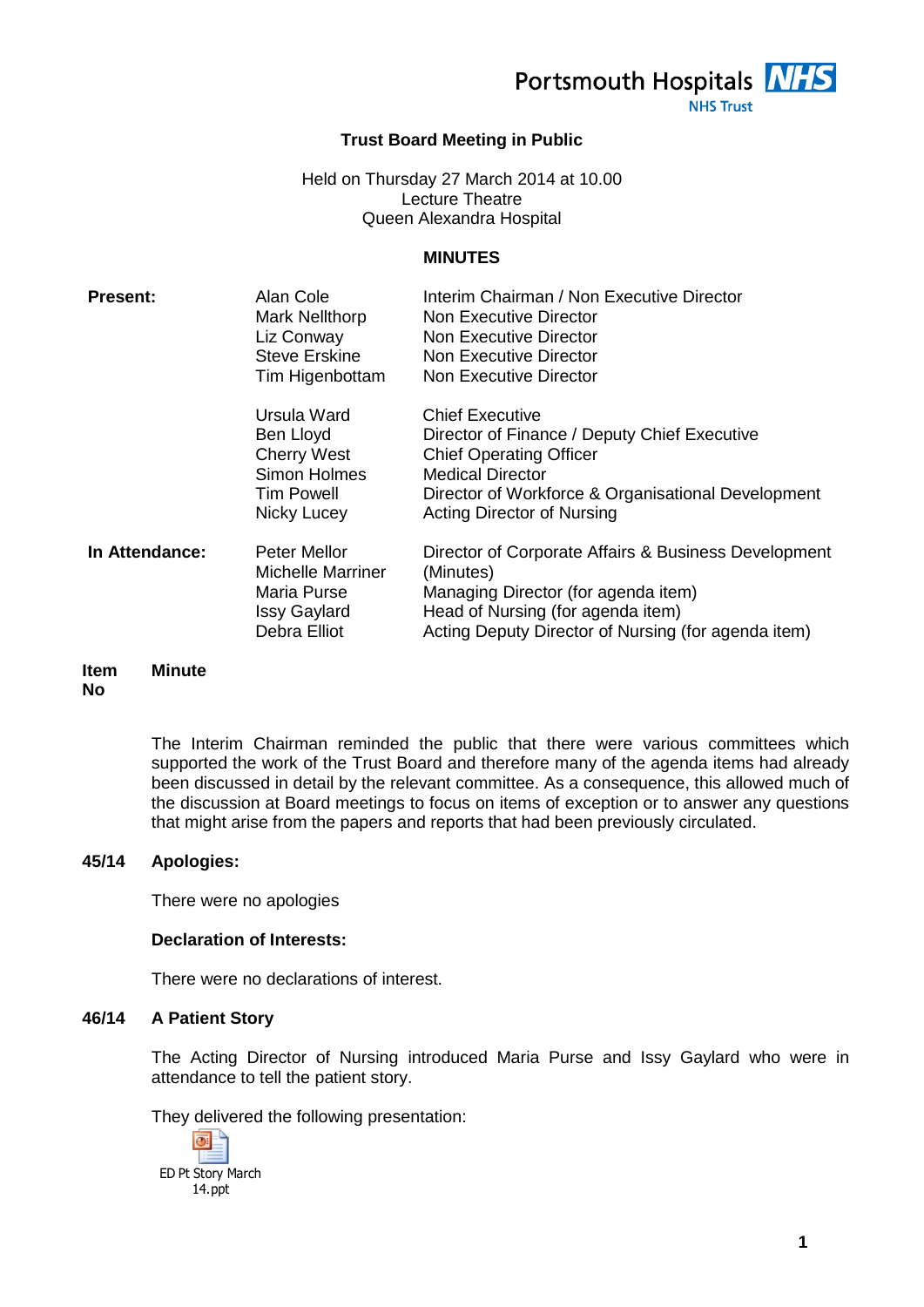Liz Conway asked about the level of vacancies with the Emergency Medicine CSC. Issy Gaylard explained that there were very few vacancies in MAU but there had recently been a high turnover in the Emergency Department. There is a national shortage of medical staff but the department was currently at full complement of medical staff. 50% of the Registrar positions were currently vacant.

The Interim Chairman thanked all of the staff within the Emergency CSC for their continued hard work.

## **47/14 Minutes of the Last Meeting – 27 February**

The minutes of the last meeting were approved as a true and accurate record.

## **48/14 Matters Arising/Summary of Agreed Actions**

**23/14: Opportunity for the Public to ask questions relating to today's Board meeting -** The Director of Corporate Affairs advised that the project group was shortly due to meet again when an action plan would be established. This would be brought to the next Board meeting.

**42/14: Opportunity for the Public to ask questions relating to today's Board meeting –** The Acting Director of Nursing explained that the PALS service offers complainants the opportunity to raise their complaint with the CSC via the Complaints Team but did not direct complainants directly to the person or departments in question.

**43/14: Any Other Business –** The Chief Executive explained that she had met with Carillion in relation to the pay and display car parking machines and reiterated her concern that the machines do not offer change. Carillion had committed to discussing with The Hospital Company the replacement of the machines. She was pleased to note that the machines did accept credit card payments.

All other actions on the grid had been completed.

#### **49/14 Notification of Any Other Business**

There were no items of any other business.

#### **50/14 Chairman's Opening Remarks**

The Board noted the Chairman's Report.

The Interim Chairman reflected on the position of the Trust as it neared the end of the financial year. He recognised the extremely difficult winter period with staff working tirelessly to deliver excellent patient care. He also acknowledged the pressure on the Executive Team in planning for the next year. He thanked all staff for their continued hard work and commitment to making the quality of services and patient safety a priority.

## **51/14 Chief Executive's Report**

This report was noted by the Board.

The Chief Executive drew particular attention to the following:

 CQC Visit – an unannounced visit had taken place 2 weeks ago with a particular focus on the pathway for patients with dementia. The written report following the inspection was expected shortly, but feedback on the day showed that there was evidence of good practice, good education and good knowledge with focus from Board to wards. The area which will require extra work is documentation. She thanked Nicky Lucey and her team for the hard work and professionalism in managing this inspection.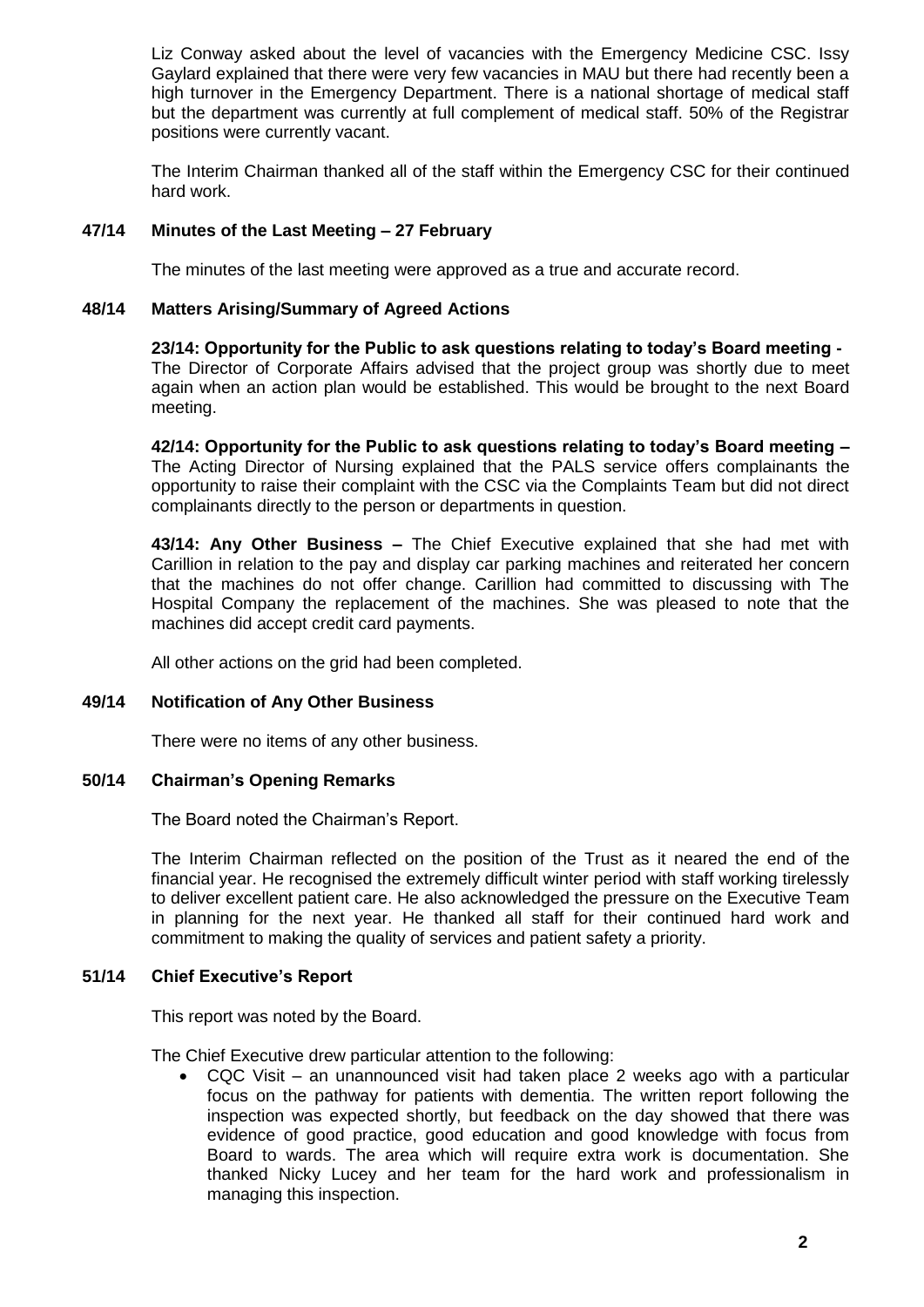- Unscheduled Care As a local healthcare system, performance against the 4 hour wait target continued to be a challenge. There has been recognition that more work needed to be done and as a consequence, an action plan had been developed. An Urgent Care Taskforce has been established which is clinically led and will drive the actions forward. 2 key actions identified by the Taskforce were:
	- o Review the management of the Operations Centre
	- o Further engagement of specialties needed to support ED and MAU.
- Vascular Services Both the Portsmouth Health Overview & Scrutiny Panel (HOSP) and Hampshire Health Overview & Scrutiny Committee (HOSC) have met in the last week and considered the future provision of vascular services at each meeting. There at last appears to be recognition that moving all vascular services to Southampton would not be the right decision for patients as it would not improve the quality of outcomes for patients. At both meetings, NHS England presented a choice of four options, with their preference being for option four, which would result in a phased approach over the coming months. PHT put forward a proposal for joint working with Southampton in terms of shared MDT's, training and education. The HOSP/C's would now decide whether the preferred option was a 'significant change in service' which would require a formal public consultation. If agreement is not reached, then a public consultation in Portsmouth would commence on 26 May. She reassured the Board that the Trust was being as pro-active as possible in terms of trying to reach an agreement.

#### **52/14 Integrated Performance Report**

The Interim Chairman advised that the Non Executive Director who chairs the Board Committee would present those agenda items which link to their particular committee.

## **Quality**

Mark Nellthorp advised that the Governance & Quality Committee had recently met and discussed the following items:

- Pressure Ulcers
- Electronic Discharge Summary system launched on 17 March
- Performance against a number of quality measures had recently dipped and renewed focus was now being given to get them back on track.

The Acting Director Nursing was confident that actions were in place to improve those performance metrics. She advised that the Medicine CSC had developed an improvement action plan to address some of the performance issues and she was pleased to report that it had a positive impact on performance.

The Acting Director Nursing drew attention to the pressure ulcers prevention action plan which had been developed and was now beginning to impact on the number of pressure ulcers.

The Medical Director made reference to a new bug, Carbapenemase producing Enterobacteriaceae which was highly resistant. This bug had appeared in some Trust's both nationally and internationally and had resulted in the closure of Intensive Care Units. An action plan had been developed to try and prevent it from coming here, but this action plan has now been accelerated due to the bug being found at Southampton Hospital. A discussion ensued about the risk of the bug being introduced here, in particular with patients being repatriated from Southampton. It was felt that this issue needed to be treated with considerable rigour in ensuring that patients are screened prior to being transferred here. The Board asked the Medical Director and Acting Director of Nursing to ensure that relevant actions were in place.

#### **Operations**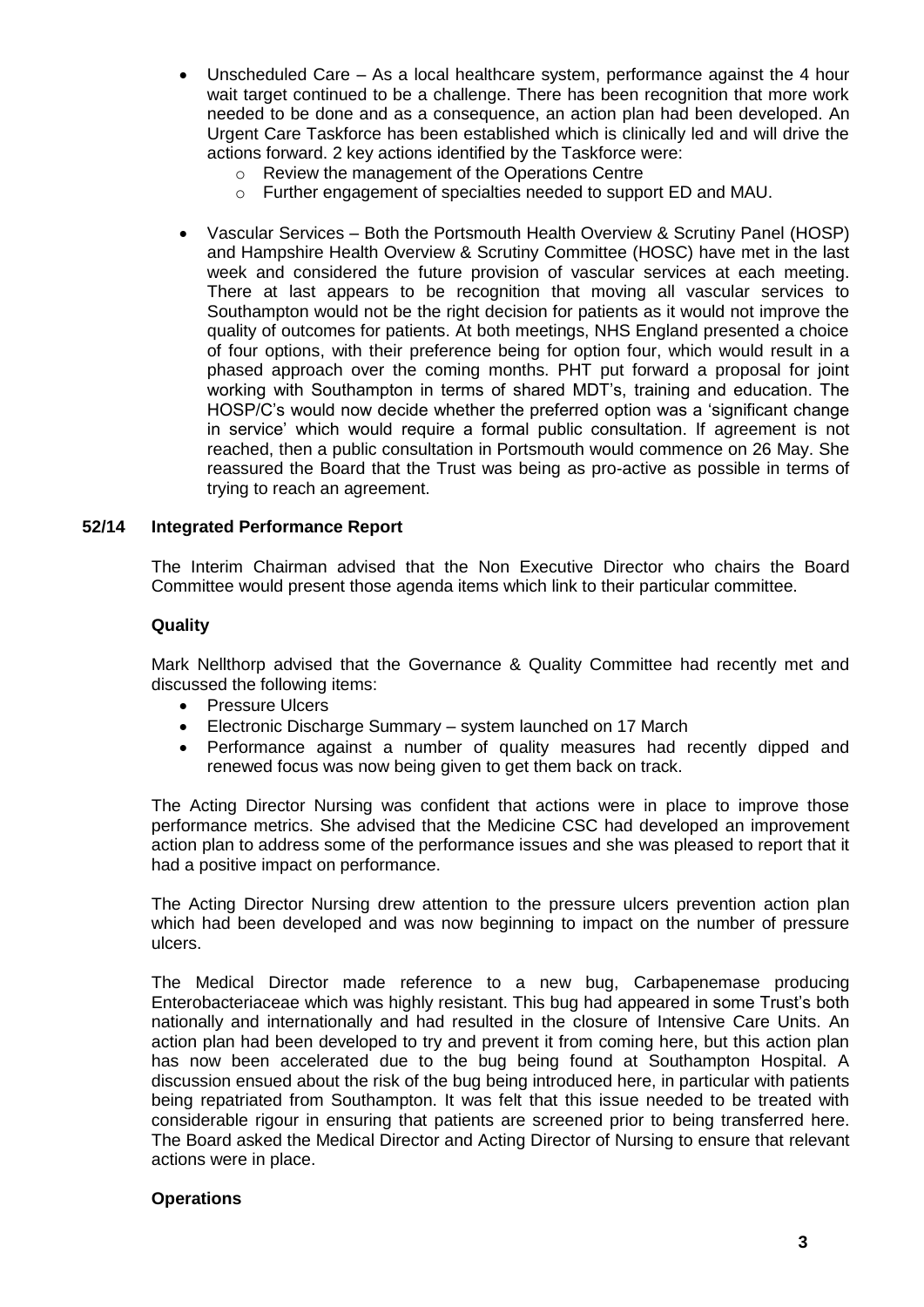The Chief Operating Officer drew attention to particular areas of the report:

- Diagnostic wait times continued to deteriorate with performance at 98% against the 99% standard. This was due to the sheer increase in demand.
- PCI door to balloon standards were achieved, however call to balloon (pre hospital) was not achieved.
- All stroke performance standards were achieved other than direct admission. There were 9 breaches, all of which were due to clinical presentation.
- With the exception of the 31-day subsequent surgery indicator, all cancer indicators had been achieved.
- RTT achieved Trust aggregate performance with the number of patients waiting more than 18 weeks reduced.
- Discharge the number of patients in hospital for more than 14 days had reduced, whilst the number of medically stable discharge ready patients had increased.

Tim Higenbottam referred to a discussion at the Governance & Quality Committee about patient moves and a change in reporting with a zero tolerance policy for any patients moved after 7pm. The Acting Director of Nursing confirmed that it was being tracked on a daily basis and any areas of concern were being monitored. Mark Nellthorp asked whether patient moves within the ward were monitored as he felt that this could still impact the experience of those patients. The Chief Operating Officer advised that these were not recorded but agreed to consider it.

**Action: Chief Operating Officer**

## **Finance**

The Interim Chairman advised that the Finance Committee had met on Monday and the following items had been discussed in detail:

- 2013/14 year end financial position
- 2014/15 business plan

The Director of Finance was pleased to report a planned break-even year end position with focus now being given to ensuring there is a robust plan for 2014/15.

## **Workforce**

The Director of Workforce drew attention to particular areas within the report:

- Whilst the workforce expenditure decreased in February to £21.4m, this was still higher than planned. This is reflective of the higher activity levels.
- Temporary workforce usage decreased by 1.2% to 7.1% in February.
- Staff Turnover increased by 0.3% to 10.0% in February. Analysis of exit interviews has not shown any particular trends of staff groups or reasons for leaving.
- In-month sickness absence rate increased to 4.0% in January and 12 month rolling average remained at 3.4%. There had been an increase seen in stress related sickness when compared to the same period last year.

A discussion ensued about attrition of key staff and the need to work more closely with other local organisations for development of staff.

Mark Nellthorp was disappointed at the number of staff who received the flu vaccination especially when 13% of the sick absence was 'flu' related. The Director of Workforce confirmed that it had been discussed in detail at SMT. Whilst it was recognised that the vaccination could not be mandated for staff, it would be a performance metric for all CSC's and would be monitored through performance reviews.

## **53/14 PHT Internal Emergency Care Pathway Recovery Plan**

This item was discussed in detail during the Chief Executive's Report.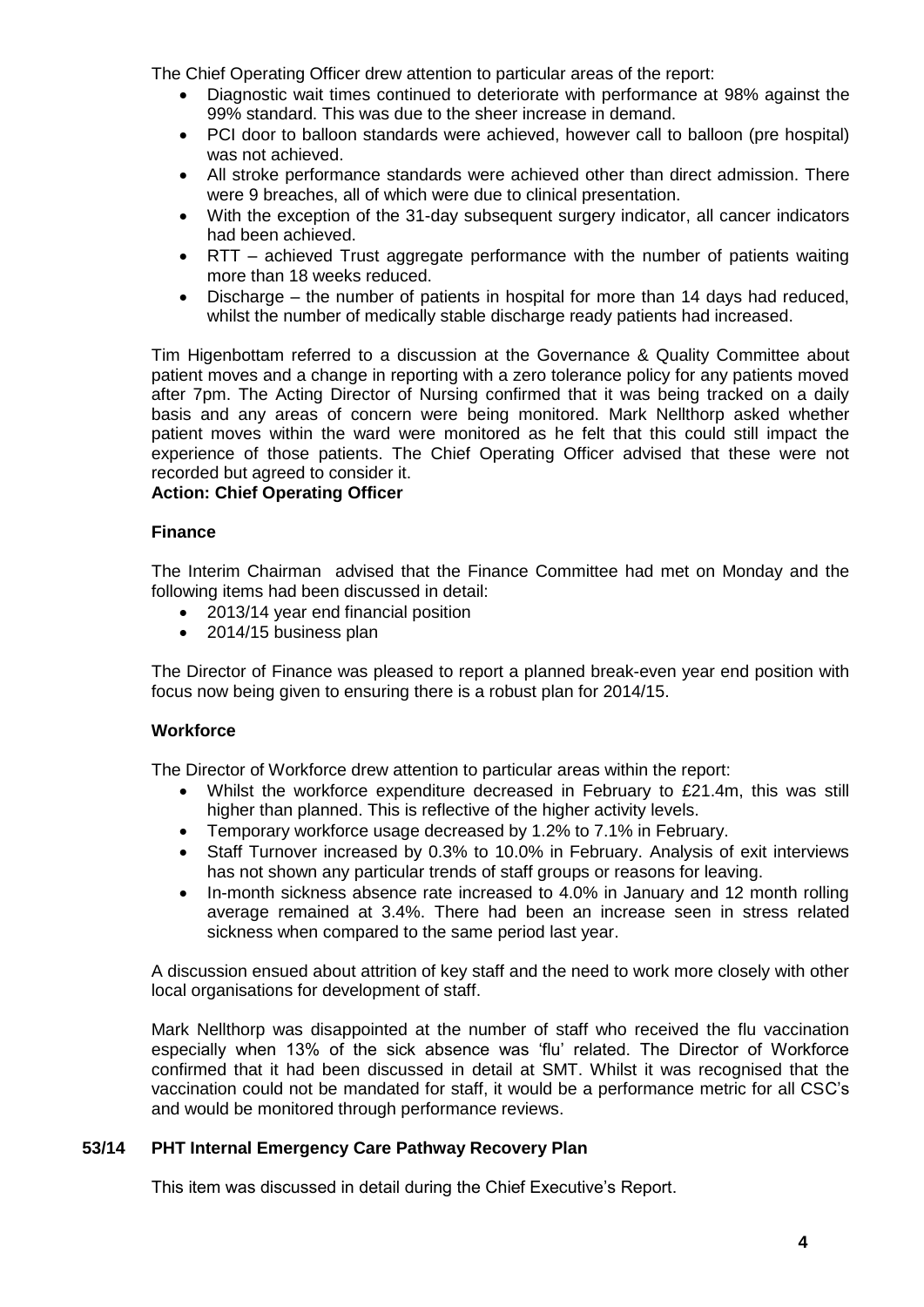## **54/14 Self Certification**

The Director of Corporate Affairs reminded that the Executive Directors had discussed and agreed the responses prior to submission to the Trust Board.

Board statements 11 and 14 remained as a risk, whilst Board statement 10 remained as non compliant.

The Board approved the submission of the self certification to the TDA.

## **55/14 Clinical Services Strategy**

The Medical Director presented the Clinical Services Strategy and reminded that the Board had discussed this on previous occasions. It has been updated to reflect any comments and suggested changes.

He reminded that this strategy was developed from the bottom up with input from the CSC's. A professional writer has been asked to review the document and input into the scripting. Once finalised, it would be shared with the CCG's and published on the Trust's website.

A discussion ensued about provision for long term conditions and the need for an integrated service.

Steve Erskine was concerned that a disconnected approach might have been taken when developing the business plan. It should be aligned to this strategy and be clinically led.

## **56/14 Assurance Framework**

Liz Conway drew attention to the three top risks and one new risk.

The new risk 4.5 was related to the local and national shortage of staff in some key skill areas. This would be reflected in the Workforce Strategy which needed to look at a different shape workforce.

Steve Erskine referred to risk 1.5 and felt that it did not accurately reflect the unscheduled care problem. If all of the actions were complete, the risk would still not be fully mitigated. The Acting Director of Nursing agreed and advised that the risk would be updated in line with the new Urgent Care Taskforce.

Steve Erskine was concerned that the risk around implementation of the IT Strategy had not been updated. The Director of Corporate Affairs confirmed that it would be discussed at the next Risk Assurance Committee.

Tim Higenbottam referred to the risk around fire which had been on the Risk Register for some time. He asked when the actions were likely to be completed. The Director of Corporate Affairs confirmed that this risk was discussed at length at every Risk Assurance Committee and had recently been discussed with the Director of Carillion who agreed to progress the issues. He committed to finding out when the actions were likely to be completed.

#### **Action: Director of Corporate Affairs**

## **57/14 Ward Based Staffing**

Debra Elliott, Acting Deputy Director of Nursing was in attendance for this item.

She presented the paper which continues from the Board Paper presented to the Board in January 2014. It presents the findings of the December 2013 Safer Staffing Review (AUKUH), makes recommendations to the Board for investment and provides the analysis of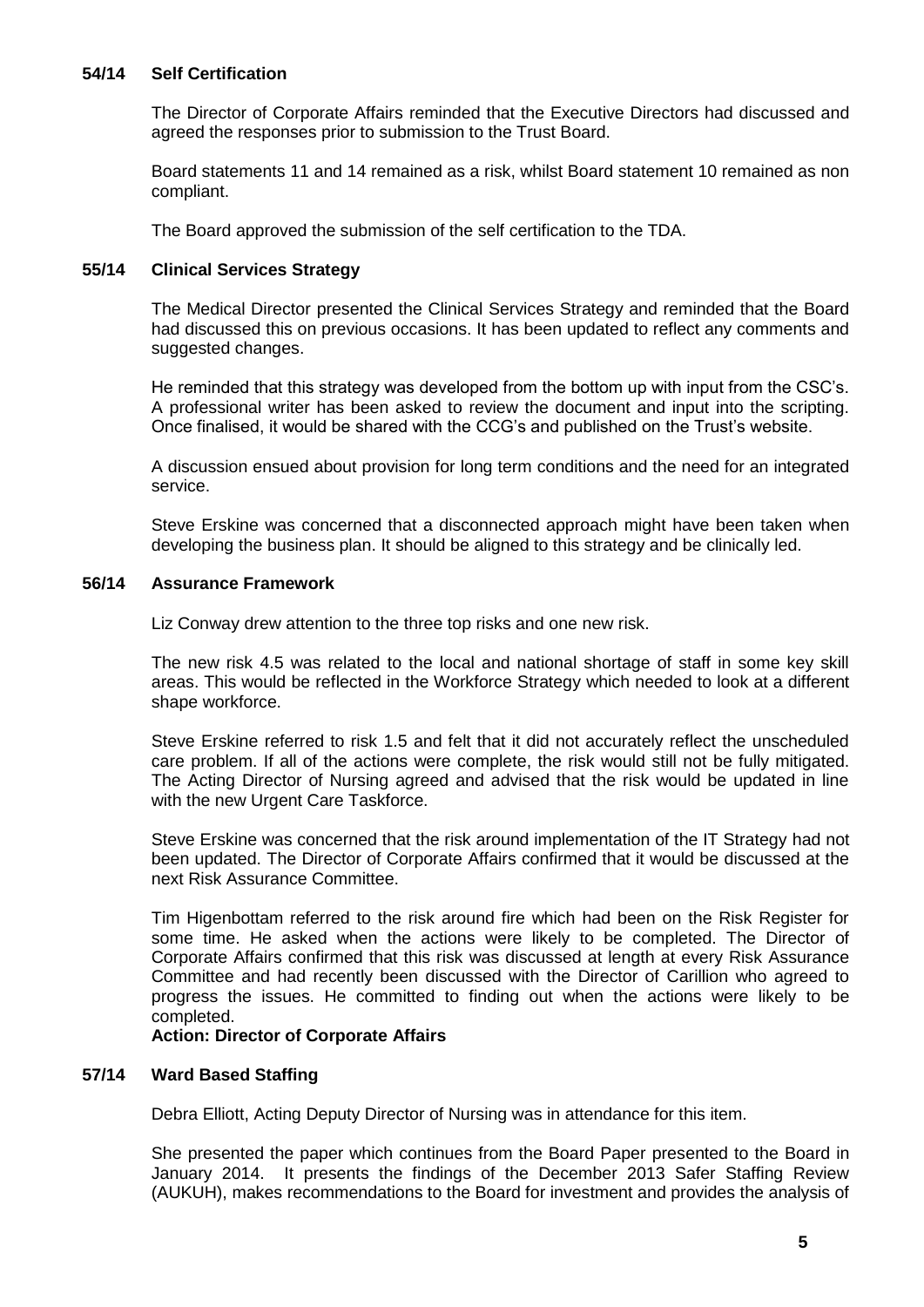the staffing outcome from this potential investment. The paper outlined the recommended ward establishments based on the Safer Staffing Review (AUKUH & nurse to bed ratios), professional judgement and professional guidance

Mark Nellthorp was fully supportive of the investment to ensure safe staffing levels.

The Acting Director of Nursing confirmed that the investment would be phased throughout the year and the funding source had already been allocated and was detailed in the business plan.

Tim Higenbottam felt that due to the shortage, it was not sustainable to keep increasing the numbers of registered nurses employed and therefore consideration needed to be given to using other staff groups to fill the gap. The Acting Director of Nursing confirmed that it had been considered as part of the workforce planning to look at developing other roles. There is an on-going national debate about registration of nurses. The Director of Workforce confirmed that there has been recognition from Health Education England about the need to develop bands 1-4 staff and funding available to do so.

The Board fully supported the recommendations set out in the paper and approved the investment.

#### **58/14 National Staff Survey**

The Director of Workforce delivered the following presentation:



A discussion ensued about communication being a key skill. The Chief Executive felt that communication should be part of the essential skills training which all staff undertook.

Liz Conway was concerned at the lack of engagement with middle management, in particular around understanding that the Trust's strategic objectives are to improve patient outcomes and are not just a management process. The Director of Workforce agreed and felt that there were significant differences in capability at middle management level. A number of actions were in place to improve this including; leadership development programme and performance management.

#### **59/14 Charitable Funds Update**

The Board noted this report.

#### **60/14 Non Executive Directors' Report**

Steve Erskine advised that the Audit Committee had recently met and discussed the following:

- Sick absence reporting
- Quality of clinical coding
- Local Counter Fraud
- Assurance Framework and the role of the Audit Committee
- Clinical Audit Plan
- Earnings/cost ratios of charitable funds

Ursula Ward made reference to Karen Travers, Local Counter Fraud Officer who had recently left the Trust. She thanked Karen for her hard work and commitment in the management of counter fraud. The Interim Chairman committed to writing to Karen on behalf of the Board.

**Action: Interim Chairman**